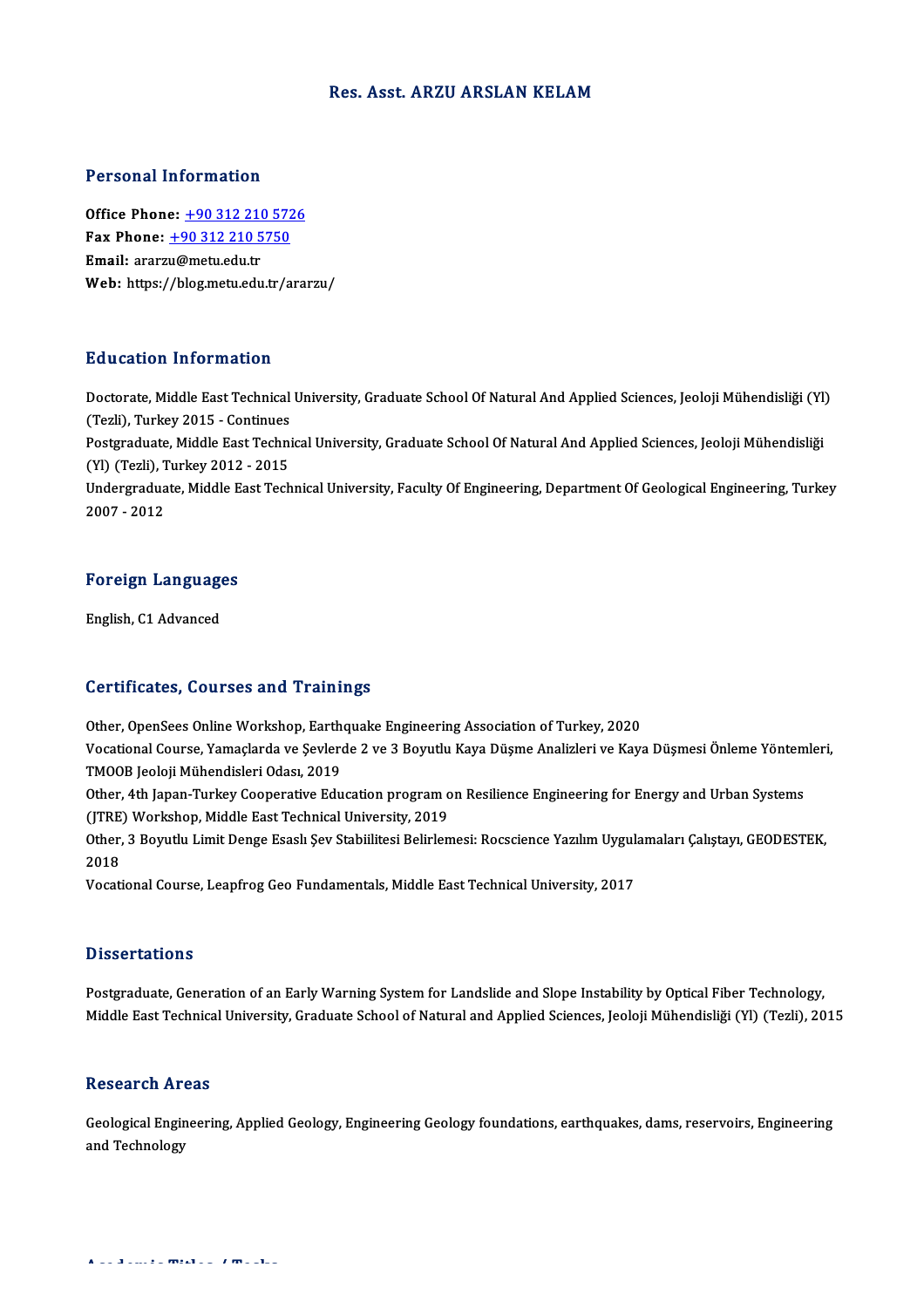#### Academic Titles / Tasks

A**cademic Titles / Tasks**<br>Research Assistant, Middle East Technical University, Faculty Of Engineering, Department Of Geological Engineering,<br>2013 - Continues Example<br>2013 - Continues<br>2013 - Continues

# Articles Published in Journals That Entered SCI, SSCI and AHCI Indexes

- rticles Published in Journals That Entered SCI, SSCI and AHCI Indexes<br>I. An evaluation of seismic hazard and potential damage in Gaziantep, Turkey using site specific<br>models for seurese velocity structure and building stee Models for sources, velocity structure and potential damage in (models for sources, velocity structure and building stock ARSLAN KELAM A., Karimzadeh S., Yousefibavil K., AKGÜN H., ASKAN GÜNDOĞAN A., ERBERİK M. A. , KOÇKAR M. K.<br>, PEKCAN O., Ciftci H. models for sources, velocity structure and building stock Soil Dynamics and Earthquake Engineering, vol.154, 2022 (Journal Indexed in SCI Expanded) I . PEKCAN O., Ciftci H.<br>Soil Dynamics and Earthquake Engineering, vol.154, 2022 (Journal Indexed in SCI Expa<br>II. Application of an optical fiber-based system for mass movement monitoring<br>Kelam A. AKCIN H. KOCKAR M. K.
- Soil Dynamics and Earthquake Eng.<br>Application of an optical fiber-<br>Kelam A., AKGÜN H., KOÇKAR M. K.<br>ENWPONMENTAL EAPTH SCIENCE Application of an optical fiber-based system for mass movement monite<br>Kelam A., AKGÜN H., KOÇKAR M. K.<br>ENVIRONMENTAL EARTH SCIENCES, vol.81, no.5, 2022 (Journal Indexed in SCI)<br>Assessment of the effect of mineralesy on the I I. Kelam A., AKGÜN H., KOÇKAR M. K.<br>III. Assessment of the effect of mineralogy on the geotechnical parameters of clayey soils: A case study<br>for the Orte County, conkini, Turkey
- ENVIRONMENTAL EARTH SCIENCES, vol.<br>Assessment of the effect of mineral<br>for the Orta County, cankiri, Turkey Assessment of the effect of mineralogy on the geotechnical parameters of<br>for the Orta County, cankiri, Turkey<br>Akgün H., Turkmenoglu A. G. , Arslan Kelam A., Yousefi-Bavil K., Oner G., Koçkar M. K.<br>APPLIED CLAY SCIENCE vol. for the Orta County, cankiri, Turkey<br>Akgün H., Turkmenoglu A. G. , Arslan Kelam A., Yousefi-Bavil K., Oner G., Koçkar M. K.<br>APPLIED CLAY SCIENCE, vol.164, pp.44-53, 2018 (Journal Indexed in SCI)

## Articles Published in Other Journals

Tricles Published in Other Journals<br>I. Utilization of Optical Fiber System for Mass Movement Monitoring ARSLAN<br>
Utilization of Optical Fiber System<br>
ARSLAN A., KOÇKAR M. K., AKGÜN H.<br>
Disaster Science and Engineering vol. ARSLAN A., KOÇKAR M. K., AKGÜN H.<br>Disaster Science and Engineering, vol.2, pp.19-24, 2016 (Refereed Journals of Other Institutions)

## Refereed Congress / Symposium Publications in Proceedings

- efereed Congress / Symposium Publications in Proceedings<br>I. Assessment of kinematic rock slope failures in Mudurnu Valley, Turkey<br>ABSLAN KELAM A AKCÜN H. Bobet A, KOCKAB M K. Assessment of kinematic rock slope failures in M<br>ARSLAN KELAM A., AKGÜN H., Bobet A., KOÇKAR M. K.<br>EUBOCK 2021 Conference on Book Mochanics and Boo Assessment of kinematic rock slope failures in Mudurnu Valley, Turkey<br>ARSLAN KELAM A., AKGÜN H., Bobet A., KOÇKAR M. K.<br>EUROCK 2021 Conference on Rock Mechanics and Rock Engineering from Theory to Practice, Turin, Virtual, ARSLAN KELAM A., AKGÜN H., Bo<br>EUROCK 2021 Conference on Roc<br>20 - 25 September 2021, vol.833<br>Annligation of an Ontical Eiba EUROCK 2021 Conference on Rock Mechanics and Rock Engineering from Theory to Practice, T<br>20 - 25 September 2021, vol.833<br>II. Application of an Optical Fiber Based Monitoring System to a Mass Movement Area<br>ARSLAN KELAM A. K
- 20 25 September 2021, vol.833<br>Application of an Optical Fiber Based Mo<br>ARSLAN KELAM A., KOÇKAR M. K. , AKGÜN H.<br>54th US Boek Meshaniss (Coomeshaniss Sumn Application of an Optical Fiber Based Monitoring System to a Mass Movement Area<br>ARSLAN KELAM A., KOÇKAR M. K. , AKGÜN H.<br>54th US Rock Mechanics/Geomechanics Symposium, United States Of America, 28 June - 01 July 2020<br>APPLI ARSLAN KELAM A., KOÇKAR M. K. , AKGÜN H.<br>54th US Rock Mechanics/Geomechanics Symposium, United States Of America, 28 June - 01 July 2020<br>III. APPLICATION OF A LANDSLIDE MONITORING SYSTEM TO AN EARTHQUAKE PRONE REGION B

## 54th US Rock Mechanics/Geomech<br>APPLICATION OF A LANDSLID<br>OPTICAL FIBER TECHNOLOGY<br>APSLAN KELAM A KOCKAR M K APPLICATION OF A LANDSLIDE MONITO<br>OPTICAL FIBER TECHNOLOGY<br>ARSLAN KELAM A., KOÇKAR M. K. , AKGÜN H.<br>E. International Corference on Forthoughs En

OPTICAL FIBER TECHNOLOGY<br>ARSLAN KELAM A., KOÇKAR M. K. , AKGÜN H.<br>5. International Conference on Earthquake Engineering and Seismology (5. ICEES), Ankara, Turkey, 8 - 11 October<br>2019 ARSL/<br>5. Inte<br>2019 IV. International Conference on Earthquake Engineering and Seismology (5. ICEES), Ankara, Turkey, 8 - 11 October<br>IV. An Optical Fiber Early Warning System for Monitoring Mass Movements and for Assessing the Effect<br>of the T

## 2019<br>An Optical Fiber Early Wa<br>of the Triggering Factors<br>APSLAN KELAM A, KOCKAP of the Triggering Factors<br>ARSLAN KELAM A., KOÇKAR M. K., AKGÜN H.

ENGGEO'2019:NationalSymposiumonEngineeringGeology andGeotechnics,Denizli,Turkey,3 -05October 2019

- ARSLAN KELAM A., KOÇKAR M. K., AKGÜN H.<br>ENGGEO'2019: National Symposium on Engineering Geology and Geotechnics, Denizli, Tu:<br>V. Konya Killi Zeminlerinin Jeoteknik Uygulamalar İçin Bentonit İle İyileştirilmesi<br>ARSLAN KELAM ARSLAN KELAM A., AKGÜN H., Öner G., KOÇKAR M. K. Konya Killi Zeminlerinin Jeoteknik Uygulamalar İçin Bentonit<br>ARSLAN KELAM A., AKGÜN H., Öner G., KOÇKAR M. K.<br>18. Ulusal Kil Sempozyumu, Kocaeli, Turkey, 25 - 28 September 2019<br>A. Landalida Manitaring Mathadalagu Annlied t 18. Ulusal Kil Sempozyumu, Kocaeli, Turkey, 25 - 28 September 2019
- VI. A Landslide Monitoring Methodology Applied to a Seismically Active Region by Using Optical Fiber<br>Systems

ARSLANKELAMA.,KOÇKARM.K. ,AKGÜNH.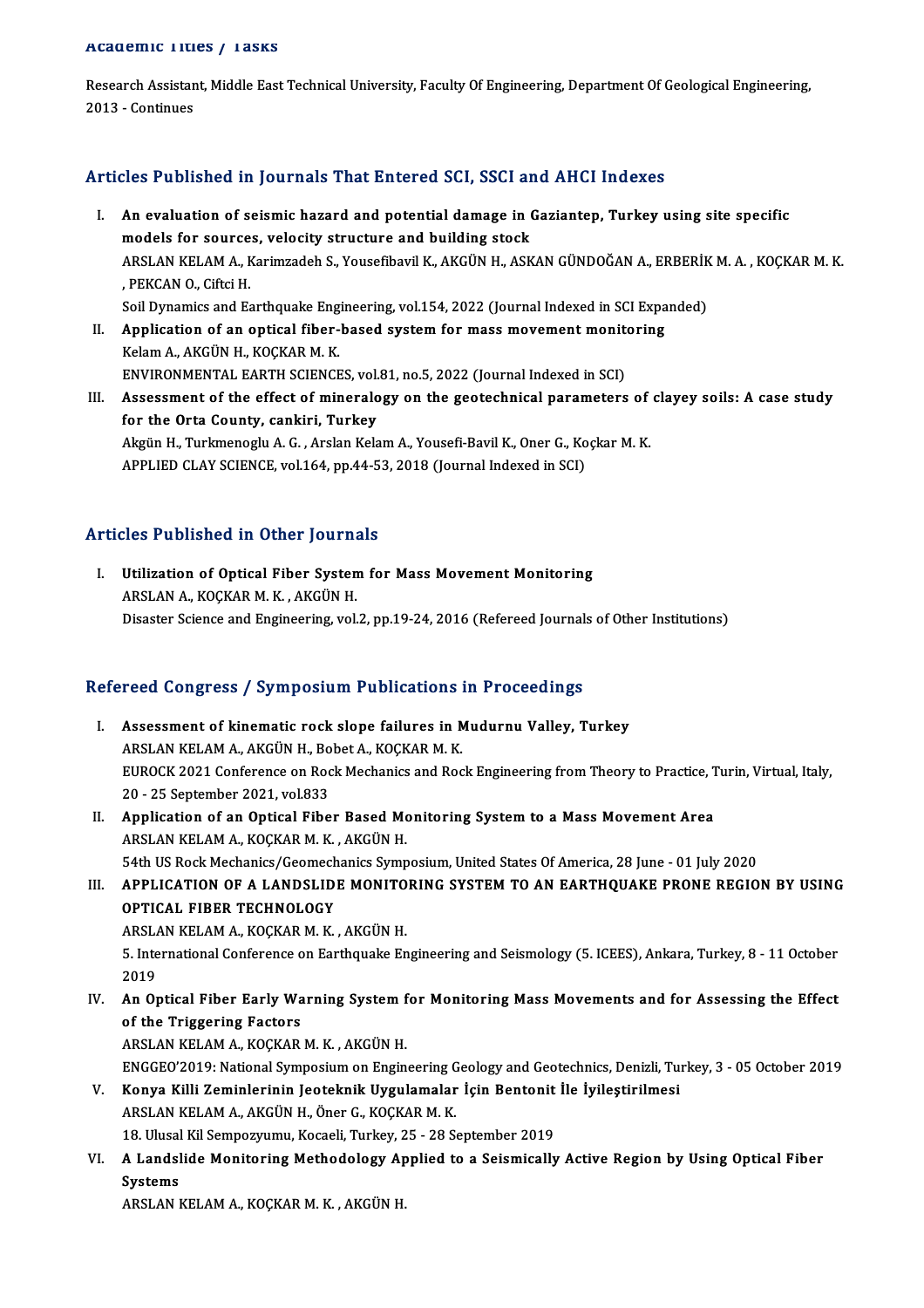|        | VI. International Earthquake Symposium (IESKO) 2019, Kocaeli, Turkey, 25 - 27 September 2019                                                       |
|--------|----------------------------------------------------------------------------------------------------------------------------------------------------|
| VII.   | An Optical Fiber Based Early Warning System for Large Landslides                                                                                   |
|        | ARSLAN KELAM A., KOÇKAR M. K., AKGÜN H.                                                                                                            |
|        | European Geosciences Union General Assembly (EGU), Viyana, Austria, 7 - 12 April 2019                                                              |
| VIII.  | FIBER OPTIK TABANLI HEYELAN İZLEME VE ERKEN UYARI SİSTEMİ                                                                                          |
|        | Arslan A., Koçkar M. K., Akgün H.                                                                                                                  |
|        | 2. Ulusal Heyelan Sempozyumu, Ankara, Turkey, 11 - 12 October 2018                                                                                 |
| IX.    | MUDURNU VADISI KOMPLEKS KINEMATIK YENILME MEKANIZMALARININ IHA TEKNOLOJISI VE HAT                                                                  |
|        | ETÜDLERİ KULLANILARAK DEĞERLENDİRİLMESİ                                                                                                            |
|        | Arslan A., Akgün H., Koçkar M. K.                                                                                                                  |
|        | 2. Ulusal Heyelan Sempozyumu, Ankara, Turkey, 11 - 12 October 2018                                                                                 |
| X.     | MUDURNU YAMAÇ ŞEVLERİNDEKİ DURAYSIZLIKLARIN İNSAN YAŞAMI VE TARİHİ YAPILAR İÇİN                                                                    |
|        | OLUŞTURDUĞU TEHDİT AÇISINDAN DEĞERLENDİRİLMESİ VE ÇÖZÜM ÖNERİLERİ                                                                                  |
|        | Arslan A., Akgün H., Koçkar M. K.                                                                                                                  |
|        | International Symposium on Mudurnu Studies, Akhism and Folk Culture, Bolu, Turkey, 21 - 22 September 2018,                                         |
|        | pp 341-348                                                                                                                                         |
| XI.    | Evaluation of the complex kinematic failure mechanisms along Mudurnu Valley, Bolu, Turkey                                                          |
|        | through the utilization of UAV                                                                                                                     |
|        | Kelam A., Akgün H., Koçkar M.<br>2nd International Discrete Fracture Network Engineering Conference, DFNE 2018, Washington, United States Of       |
|        | America, 20 - 22 June 2018                                                                                                                         |
| XII.   | A UAV Supported Evaluation of the Complex Kinematic Failures for the Discontinuous Rock Mass                                                       |
|        | <b>Slopes of Mudurnu Valley</b>                                                                                                                    |
|        | ARSLAN A., AKGÜN H., KOÇKAR M. K.                                                                                                                  |
|        | 2nd International Syposium on Natural Hazards and Disaster Management (ISHAD2018), 4 - 06 May 2018                                                 |
| XIII.  | Evaluating modes of failure zones of the rock masses along Mudurnu Valley (Turkey) by using a                                                      |
|        | unmanned aerial vehicle                                                                                                                            |
|        | Arslan A., Koçkar M. K., Akgün H.                                                                                                                  |
|        | European Geosciences Union General Assembly (EGU), Vienna, Austria, 8 - 13 April 2018, pp 13370                                                    |
| XIV.   | Heyelan Hareketlerinin Fiber Optik Sistemlerle İzlenmesi ve Değerlendirilmesi                                                                      |
|        | ARSLAN A, KOÇKAR M. K., AKGÜN H.                                                                                                                   |
|        | 7. Uluslararası Katılımlı Geoteknik Sempozyumu, İstanbul, Turkey, 22 - 24 November 2017                                                            |
| XV.    | SİSMİK AKTİVİTENİN VE YAĞIŞ DURUMUNUN HEYELANHAREKETLERİNE ETKİSİNİN FİBER OPTİK                                                                   |
|        | SISTEMLERLEIZLENMESI VE DEĞERLENDIRILMESI                                                                                                          |
|        | ARSLAN A., KOÇKAR M. K., AKGÜN H.                                                                                                                  |
|        | 4. Uluslararası deprem Mühendisliği ve Sismoloji Konferansı, Eskişehir, Turkey, 11 - 13 October 2017                                               |
| XVI.   | ORTA KİLİNİN MİNERALOJİK ÖZELLİKLERİ                                                                                                               |
|        | AKGÜN H., Günal Türkmenoğlu A., ARSLAN A., YOUSEFİBAVİL K., ÖNER G., KOÇKAR M. K.<br>17. Ulusal Kil Sempozyumu, Muğla, Turkey, 4 - 07 October 2017 |
| XVII.  | ORTA KİLİ MİNERALOJİK ÖZELLİKLERİNİN JEOTEKNİK PARAMETRELERE ETKİSİ                                                                                |
|        | AKGÜN H., Günal Türkmenoğlu A., ARSLAN A., YOUSEFİBAVİL K., ÖNER G., KOÇKAR M. K.                                                                  |
|        | 17. Ulusal Kil Sempozyumu, Muğla, Turkey, 4 - 07 October 2017                                                                                      |
| XVIII. | Monitoring Bahçecik landslide in Kocaeli using optical fibers                                                                                      |
|        | ARSLAN A, KOÇKAR M. K., AKGÜN H.                                                                                                                   |
|        | 7th Conference of Croatian Geotechnical Society with International Participation, Varazhdin, Croatia, 10 - 12                                      |
|        | November 2016                                                                                                                                      |
| XIX.   | ASSESMENT OF THE EFFECT OF MINERALOGY ON THE GEOTECHNICAL PARAMETERS OF CLAYEY                                                                     |
|        | SOILS A CASE STUDY FOR ORTA COUNTY ÇANKIRI                                                                                                         |
|        | AKGÜN H., Günal Türkmenoğlu A., ARSLAN A., öner g., Yousefibavil K., KOÇKAR M. K., Eker A. M.                                                      |
|        | 5th Mediterranean Clay Meeting, İzmir, Turkey, 25 - 29 September 2016                                                                              |
| XX.    | KÜTLE HAREKETLERİNİN İZLENMESİNDE FİBER OPTİK SİSTEMLERİN KULLANIMI                                                                                |
|        |                                                                                                                                                    |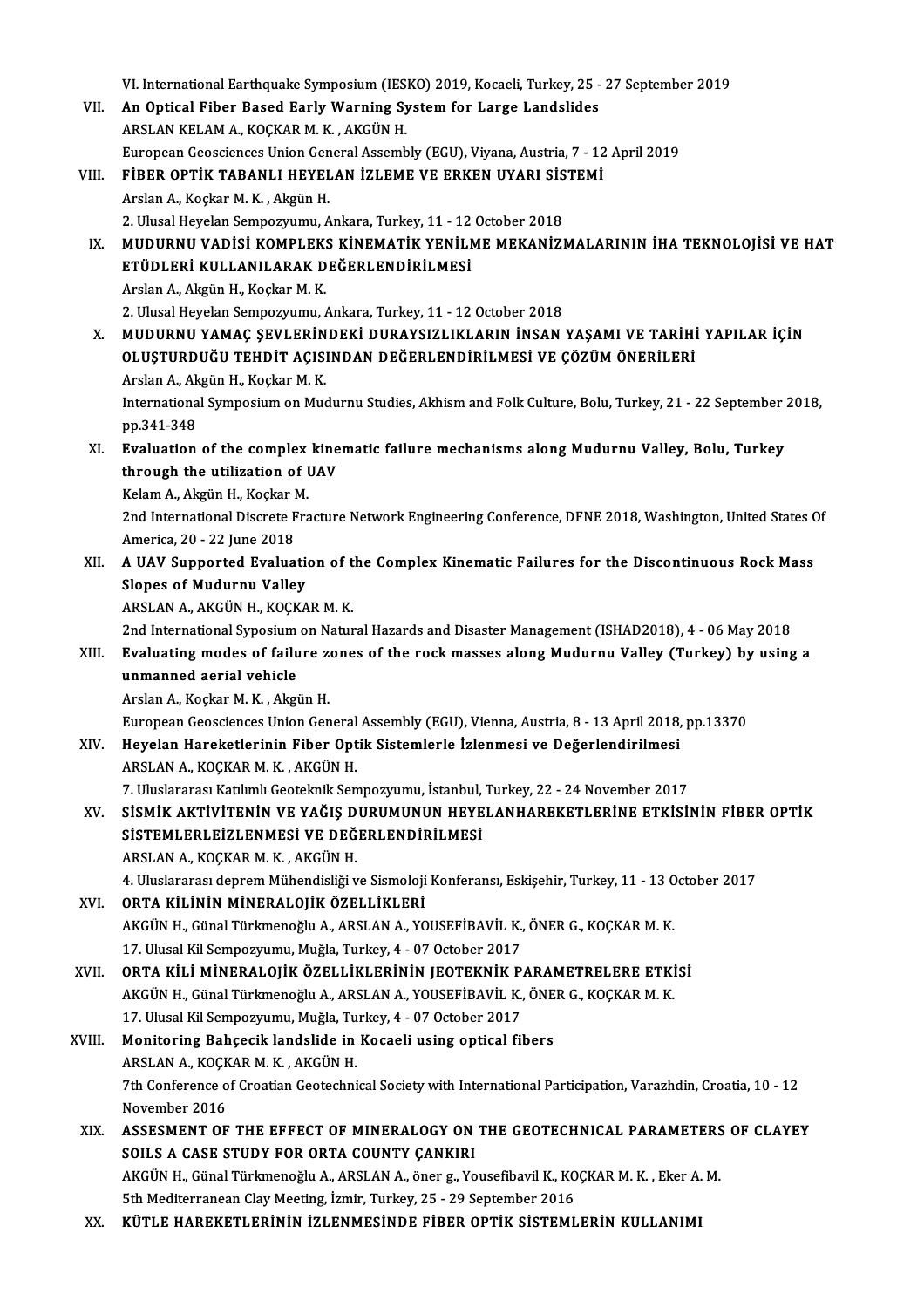ARSLANA.,KOÇKARM.K. ,AKGÜNH.

UluslararasıDoğalAfetveAfetYönetimiSempozyumu (DAAYS'16),Karabük,Turkey,2 -04March 2016 XXI. Slope movement monitoring with optical fiber technology ArslanA.,AKGÜNH.,KoçkarM.K. ,EkerA.M. ,KelamM.A. Slope movement monitoring with optical fiber technology<br>Arslan A., AKGÜN H., Koçkar M. K. , Eker A. M. , Kelam M. A.<br>ISRM Regional Symposium, EUROCK 2015, Salzburg, Austria, 7 - 10 October 2015, pp.419-424<br>Ontical Eiber Te

- 
- XXII. Optical Fiber Technology to Monitor Slope Movement<br>Arzu A., Abdullah K. M., Mert E. A., Akgun H., Kockar M. K. ISRM Regional Symposium, EUROCK 2015, Salzburg, Austr<br>Optical Fiber Technology to Monitor Slope Moveme<br>Arzu A., Abdullah K. M. , Mert E. A. , Akgun H., Kockar M. K.<br>12th International IAEC Congress Terine, Italy, 15 , 19 S 12th International IAEG Congress, Torino, Italy, 15 - 19 September 2014, pp.1425-1429 Arzu A., Abdullah K. M., Mert E. A., Akgun H., Kockar M. K.<br>12th International IAEG Congress, Torino, Italy, 15 - 19 September 2014, pp.1425-1429<br>XXIII. A New Method for Monitoring Landslide and Slope Stability: Optical Fi
- Kelam M. A. , Eker A. M. , AKGÜN H., ARSLAN A., KOÇKAR M. K.<br>66th Geological Congress of Turkey, Ankara, Turkey, 1 05 April 2013 A New Method for Monitoring Landslide and Slope Stability: 0<sub>]</sub><br>Kelam M. A. , Eker A. M. , AKGÜN H., ARSLAN A., KOÇKAR M. K.<br>66th Geological Congress of Turkey, Ankara, Turkey, 1 - 05 April 2013

## Supported Projects

Akgün H., Koçkar M. K., Project Supported by Other Official Institutions, Kocaeli İlinde Heyelan Hareketlerinin Erken Uyarı Sistemleri ile İzlenmesi, Depremle Meydana Gelen Sismik Hareketin ve Diğer Faktörlerin (Hidrojeolojik, Hidrolojik, Akgün H., Koçkar M. K. , Project Supported by Other Official Institutions, Kocaeli İlinde Heyelan Hareketle<br>Uyarı Sistemleri ile İzlenmesi, Depremle Meydana Gelen Sismik Hareketin ve Diğer Faktörlerin (Hidrojeo<br>Yağış koşul Uyarı Sistemleri ile İzlenmesi, Depremle Mey<br>Yağış koşulları) Heyelan Kütle Hareketlerine<br>Hassasiyetlerinin İncelenmesi, 2017 - 2021<br>AKÇÜN H. KOCKAR M. K., ARŞLAN KELAM Yağış koşulları) Heyelan Kütle Hareketlerinde Meydana Gelen Deformasyonlar Uzerindeki Etkilerinin ve<br>Hassasiyetlerinin Incelenmesi, 2017 - 2021<br>AKGÜN H., KOÇKAR M. K. , ARSLAN KELAM A., ÖNER G., Project Supported by Higher

Hassasiyetlerinin Incelenmesi, 2017 - 2021<br>AKGÜN H., KOÇKAR M. K. , ARSLAN KELAM A., ÖNER G., Project Supported by Higher Education Institutions, Konya<br>Killerinin Jeoteknik Uygulamalarla Katı Atık İzolasyon Şiltesi olarak AKGÜ<br>Killeri<br>2020<br>AKCÜ Killerinin Jeoteknik Uygulamalarla Katı Atık İzolasyon Şiltesi olarak Kullanılması için Bentonit ile İyileştirilmesi, 2018 -<br>2020<br>AKGÜN H., Koçkar M. K. , ARSLAN KELAM A., Project Supported by Higher Education Institutions

Kütlelerinin Karektarizasyonu, Şev Duraysızlığı Mekanizmalarının Belirlenmesi, Modellenmesi ve Islah Önerileri, 2017 -<br>2019 AKGÜ<br>Kütlel<br>2019<br>AKCÜ Kütlelerinin Karektarizasyonu, Şev Duraysızlığı Mekanizmalarının Belirlenmesi, Modellenmesi ve Islah Önerileri, 201<br>2019<br>AKGÜN H., KOÇKAR M. K. , ATAŞ P., ARSLAN KELAM A., Project Supported by Higher Education Institutions

2019<br>AKGÜN H., KOÇKAR M. K. , ATAŞ P., ARSLAN KELAM A., Project Supported by Higher Education Institutions, Heyela<br>Alanlarındaki Şevlerin Deformasyon Karakteristiği Özelliklerinin Doğrulanması ve Değerlendirilmesi, 2016 - AKGÜN H., KOÇKAR M. K. , ATAŞ P., ARSLAN KELAM A., Project Supported by Higher Education Institutions, Heyelan<br>Alanlarındaki Şevlerin Deformasyon Karakteristiği Özelliklerinin Doğrulanması ve Değerlendirilmesi, 2016 - 2017 Alanlarındaki Şevlerin Deformasyon Karakteristiği Özelliklerinin Doğrulanması ve Değerlendirilmesi, 2016 - 2017<br>Akgün H., Project Supported by Other Official Institutions, Kocaeli İli Heyelan Hareketlerinin İzlenmesinde Fi Akgün H., Project Supported by Other Official Institutions, Kocaeli İli Heyelan Hareketlerinin İzlenmesinde Fiber Optik<br>Teknolojisinin Kullanımı (UDAP), 2014 - 2017<br>AKGÜN H., ÖNER G., YOUSEFI BAVIL K., Koçkar M. K. , GÜNAL

Teknolojisinin Kullanımı (UDAP), 2014 - 2017<br>AKGÜN H., ÖNER G., YOUSEFI BAVIL K., Koçkar M. K. , GÜNAL TÜRKMENOĞLU A., ARSLAN KELAM A., Project Supported<br>Dy Higher Education Institutions, Killi Zeminlerin Mineralojik ve Je AKGÜN H., ÖNER G., YOUSEFI BAVIL K., Koçkar<br>by Higher Education Institutions, Killi Zeminler<br>Orta İlçesi İçin Örnek Bir Çalışma, 2015 - 2016<br>AKGÜN H. ABSLAN KELAM A. Project Support by Higher Education Institutions, Killi Zeminlerin Mineralojik ve Jeoteknik Parametrelerinin Denetleştirilmesi: Çankırı İli Orta İlçesi İçin Örnek Bir Çalışma, 2015 - 2016<br>AKGÜN H., ARSLAN KELAM A., Project Supported by Hi

AKGÜN H., ARSLAN KELAM A., Project Supported by Higher Education Institutions, FEN BİLİMLERİ AKGÜN H., ARSLAN KELAM A., Project Supported by Higher Education Institutions, FEN BİLİMLERİ<br>ENSTİTÜSÜ/LİSANSÜSTÜ TEZ PROJESİ, 2014 - 2015<br>AKGÜN H., ARSLAN KELAM A., Project Supported by Higher Education Institutions, FEN

ENSTİTÜSÜ/LİSANSÜSTÜ TEZ PROJESİ, 2014 - 2015<br>AKGÜN H., ARSLAN KELAM A., Project Supported by<br>ENSTİTÜSÜ/LİSANSÜSTÜ TEZ PROJESİ, 2014 - 2015<br>AKÇÜN H. ABSLAN KELAM A. Project Supported by AKGÜN H., ARSLAN KELAM A., Project Supported by Higher Education Institutions, FEN BİLİMLERİ<br>ENSTİTÜSÜ/LİSANSÜSTÜ TEZ PROJESİ, 2014 - 2015<br>AKGÜN H., ARSLAN KELAM A., Project Supported by Higher Education Institutions, FEN

ENSTİTÜSÜ/LİSANSÜSTÜ TEZ PROJESİ, 2014 - 2015<br>AKGÜN H., ARSLAN KELAM A., Project Supported by Higher Education Institutions, FEN BİLİMLERİ<br>ENSTİTÜSÜ/LİSANSÜSTÜ TEZ PROJESİ, 2014 - 2015

# <sub>ENSTITUSU/LISANSUSTU TEZ PROJESI, 2014 - 2015<br>Memberships / Tasks in Scientific Organizations</sub> Memberships / Tasks in Scientific Or<sub>i</sub><br>Clay Science Society, Member, 2014 - Continues

Clay Science Society, Member, 2014 - Continues<br>Scientific Refereeing

SN APPLIED SCIENCES, SCI Journal, November 2020

### **Tasks In Event Organizations**